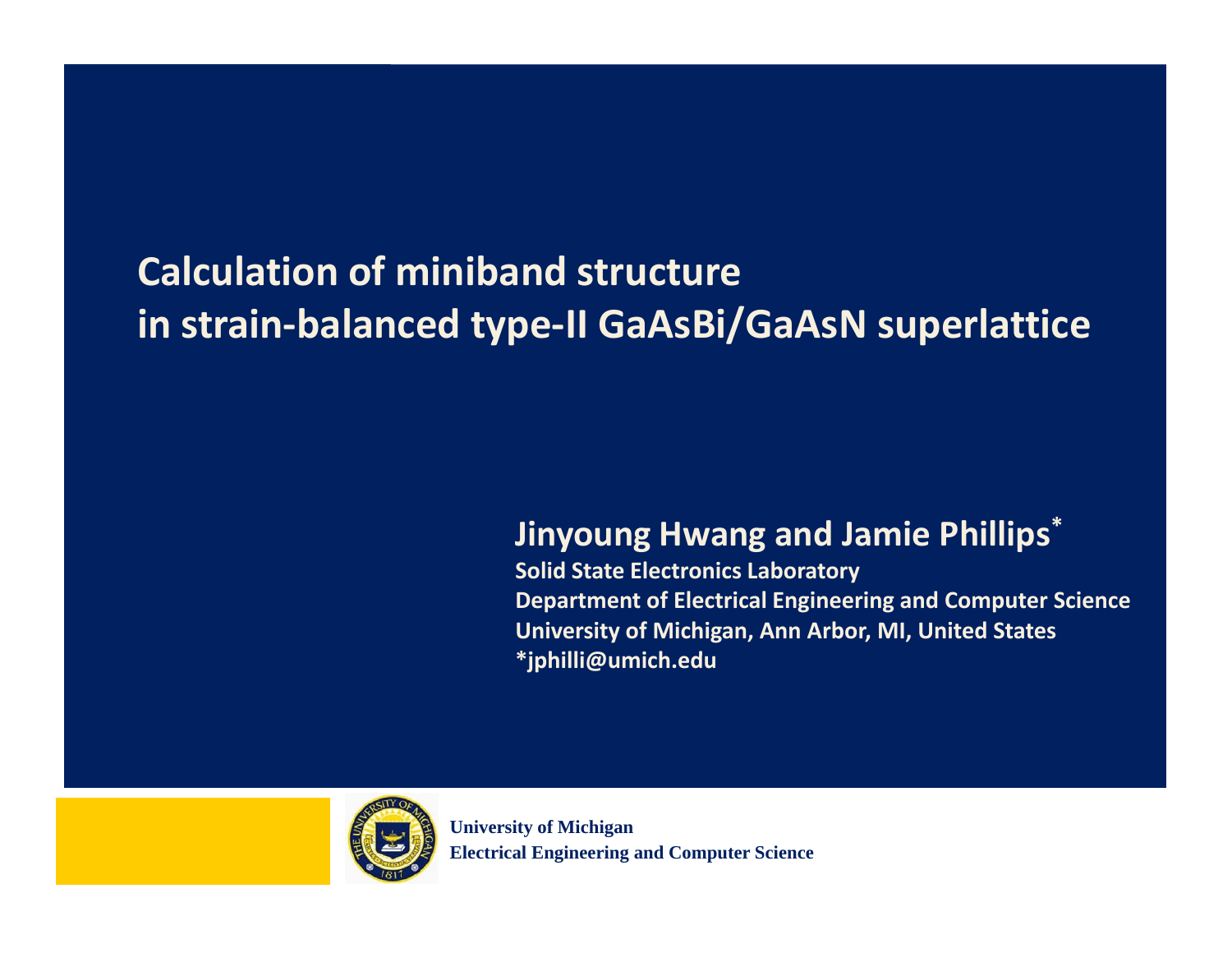# Outline

**IXI** 

### $\Box$ **Motivations for GaAsBi/GaAsN Type‐II SLS**

### $\Box$ **Study Objectives**

### $\Box$ **Calculation Methodology**

- o. Strain‐Balanced Criteria
- $\Box$ Band alignment and Strain effect
- Schrödinger Poisson Self-Consistent Equation

### $\Box$ **Results**

- $\Box$ **Future** work
- $\Box$ **Conclusion**

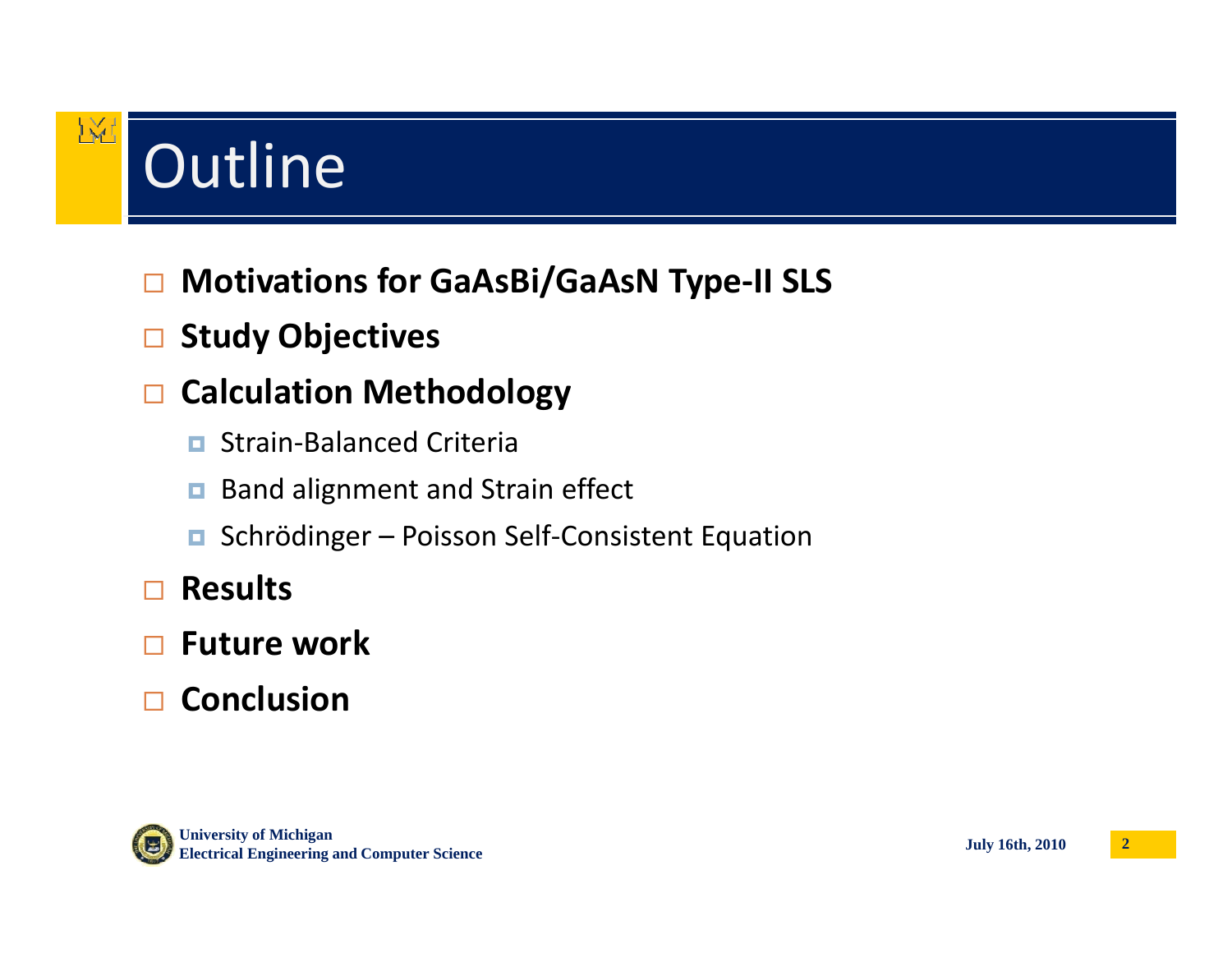## Motivations for GaAsBi/GaAsN

### $\Box$ **Desire** narrow bandgap material with effective lattice match **to GaAs**

- $\Box$  Key for low‐cost GaAs technology
- **<u>n</u>** Particularly important for optoelectronic devices such as detectors where thick active regions required
- $\Box$ Lasers

风

- Г. Photodetectors
- $\Box$ Solar Cells



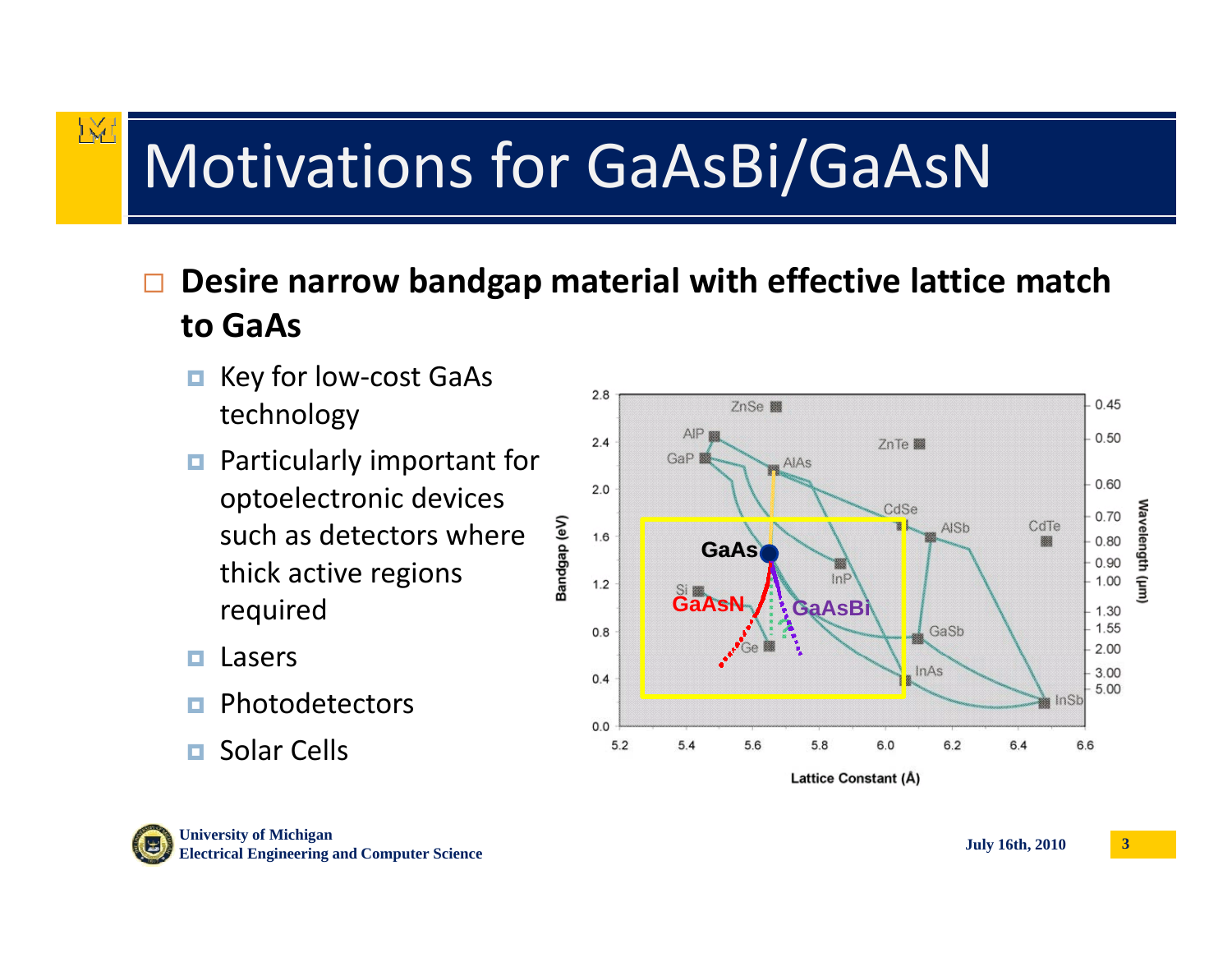# Motivations for Type‐II SLS

### $\Box$  **Advantages of superlattices – <sup>e</sup>Enhance Bandstructure engineering**

 $\Box$ Effective bandgap

**IXI** 

- п **Example 2** Electronic transport **Effective**
- $\Box$ Controlled by layer thickness

### $\Box$  **Advantages of GaAsBi/GaAsN g / Type‐II superlattice**

- n Effective lattice match to GaAs
- **Example 2 Minibands in conduction/valence Effective** band can be independently controlled
- **Radiative transitions (lifetime,** absorption) can be controlled



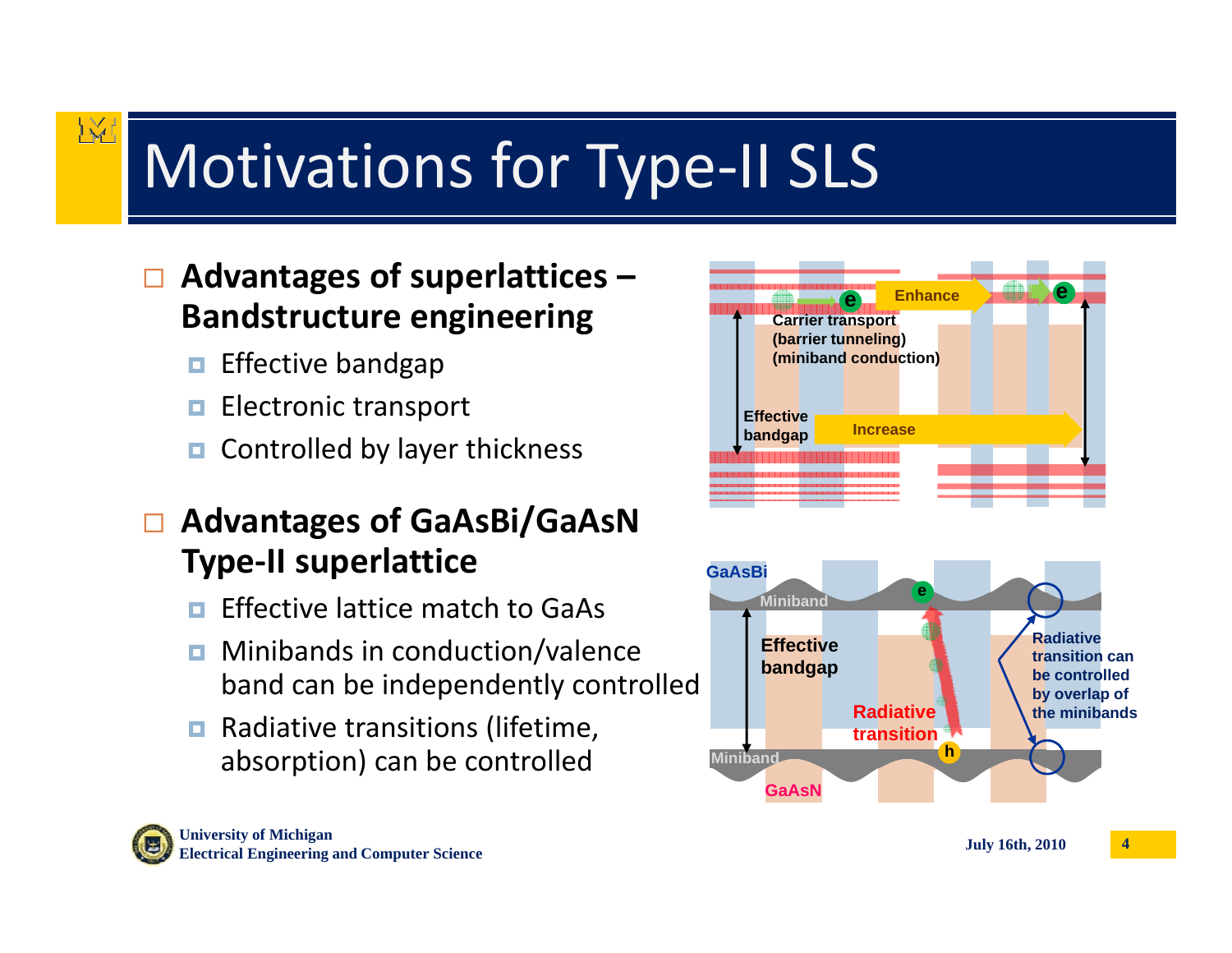# Study Objectives

I Y L

 $\Box$ **Develop method for calculating electronic structure**

### $\Box$ **Determine range of transition energies for SLS**

- D. Strain balanced structures
- о "Reasonable" Bi and N content (up to 5% Bi and N composition)
- **D** Varying thickness for GaAsBi, GaAsN layers

### $\Box$  **Initial objective to determine criteria to achieve "1 eV" material for photovoltaics**

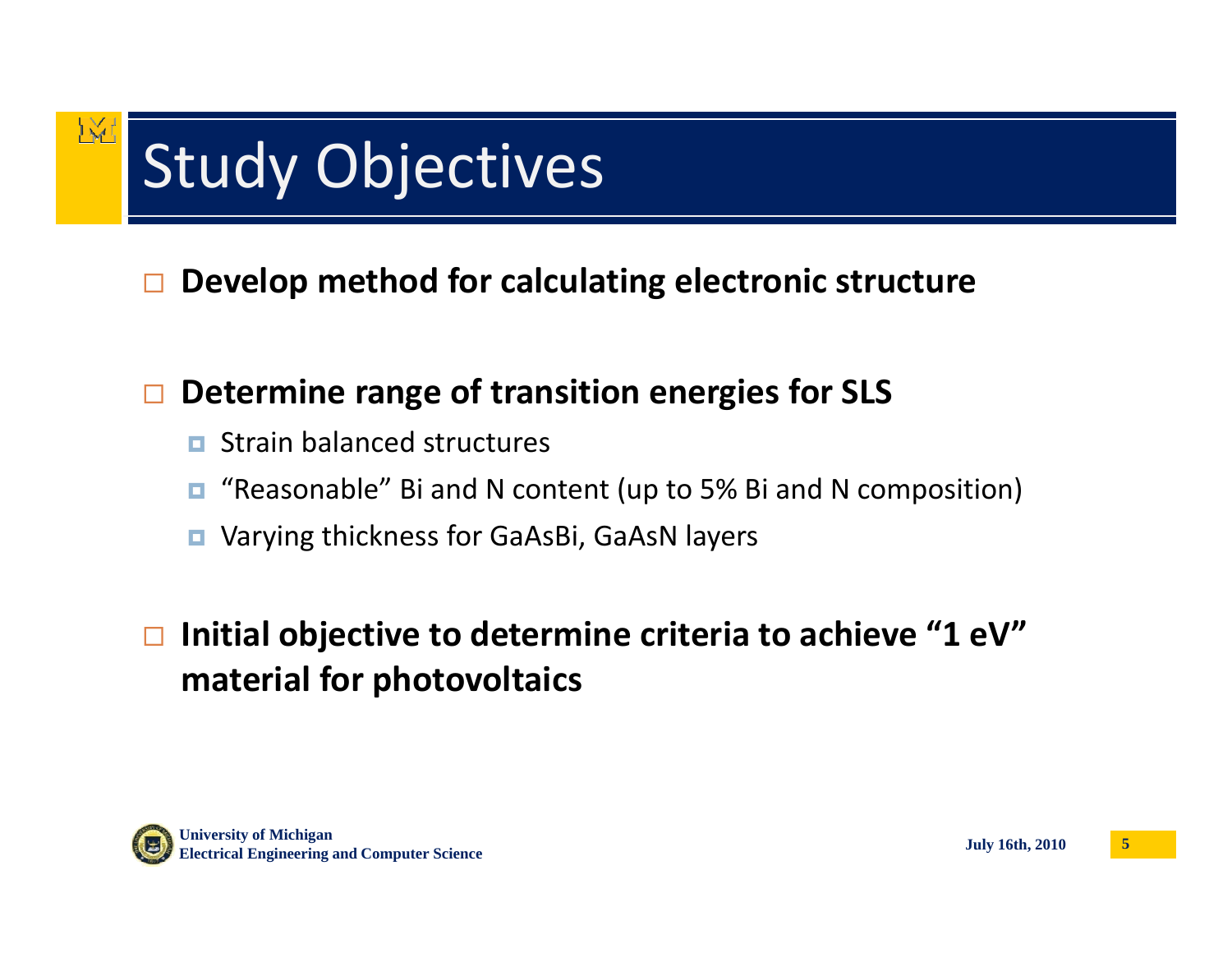# Simulation Methodology

#### **1Strain‐balanced Criteria**

**IXT** 

■ Determine precondition of concentrations of Bi and N using the strain-balanced criteria on a GaAs substrate

#### **2Band alignment of GaAsBi/GaAsN superlattice**

- Obtain band edge discontinuity of the heterostructure based on GaAsBi and GaAsN band alignment
- **Consider strain effect due to lattice mismatch**

#### **3**3 Miniband calculation using Schrödinger - Poisson equation

- Simulate energy states in the superlattice using self consistent Schrödinger Poisson equation
- **Transfer matrix algorithm used to solve Schrödinger equation**

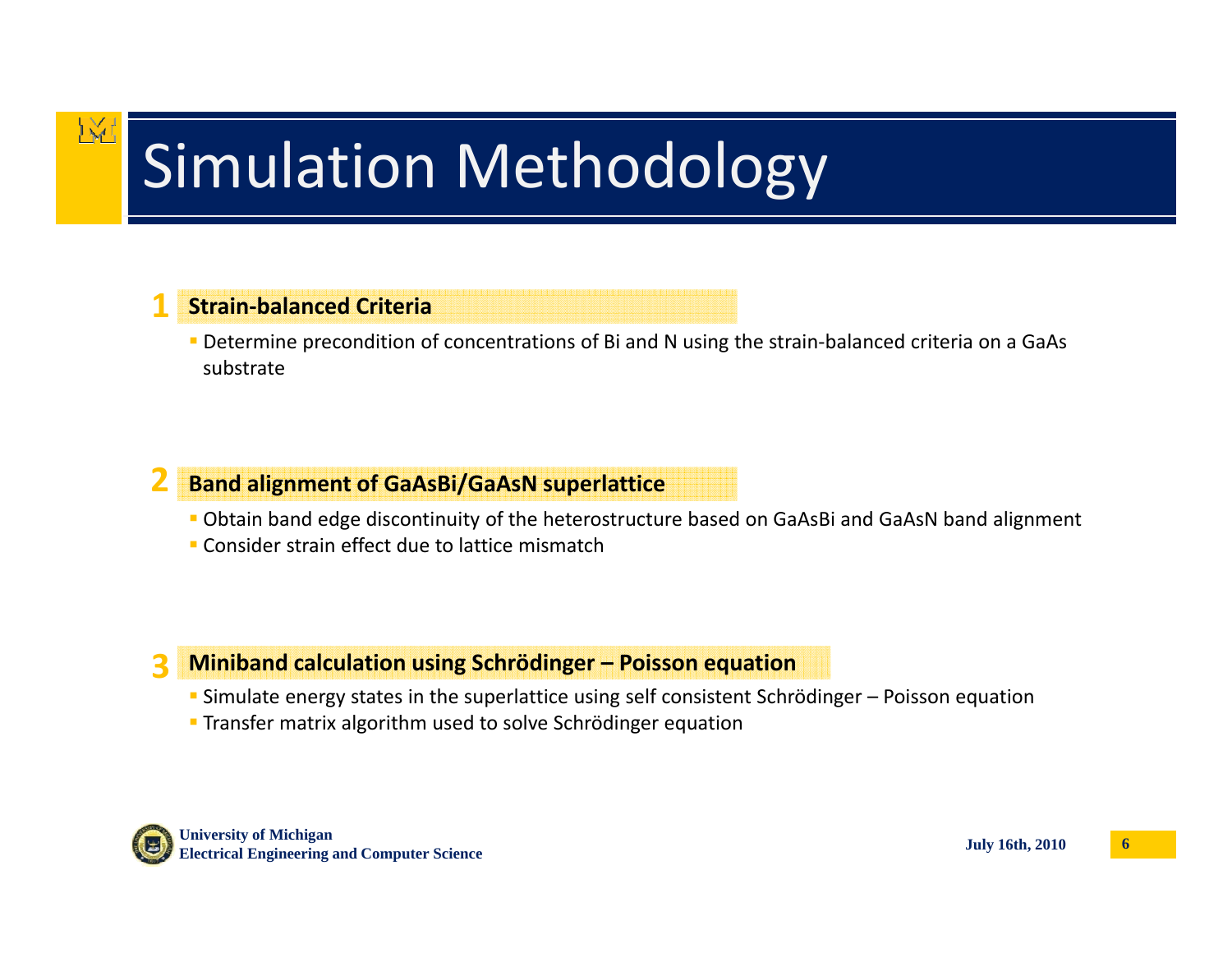## Strain‐Balanced SLS

#### $\Box$ **Strain ‐ balanced criteria on GaAs substrate**

- $\Box$ Balancing compressive strain (GaAsBi) and tensile strain (GaAsN)
- $\Box$ Condition of zero average in-plane stress<sup>[1]</sup>



$$
\frac{\partial U_{\text{av}}}{\partial \epsilon_1} = \frac{2}{t_1 + t_2} \left( t_1 A_1 \epsilon_1 + t_2 A_2 \epsilon_2 \frac{a_1}{a_2} \right) = 0
$$

**Results: GaAs1‐<sup>x</sup>Bix / GaAs1‐<sup>y</sup>Ny**

| Bi(x) | N(y)  |
|-------|-------|
| 0.01  | 0.006 |
| 0.02  | 0.011 |
| 0.03  | 0.017 |
| 0.04  | 0.022 |
| 0.05  | 0.028 |

[1] N. J. Ekins‐Daukes, K. Kawaguchi, and J. Zhang, Crystal Growth & Design **2**, 287 (2002)



**IXI** 

**July 16th, 2010 University of Michigan Electrical Engineering and Computer Science <sup>7</sup>**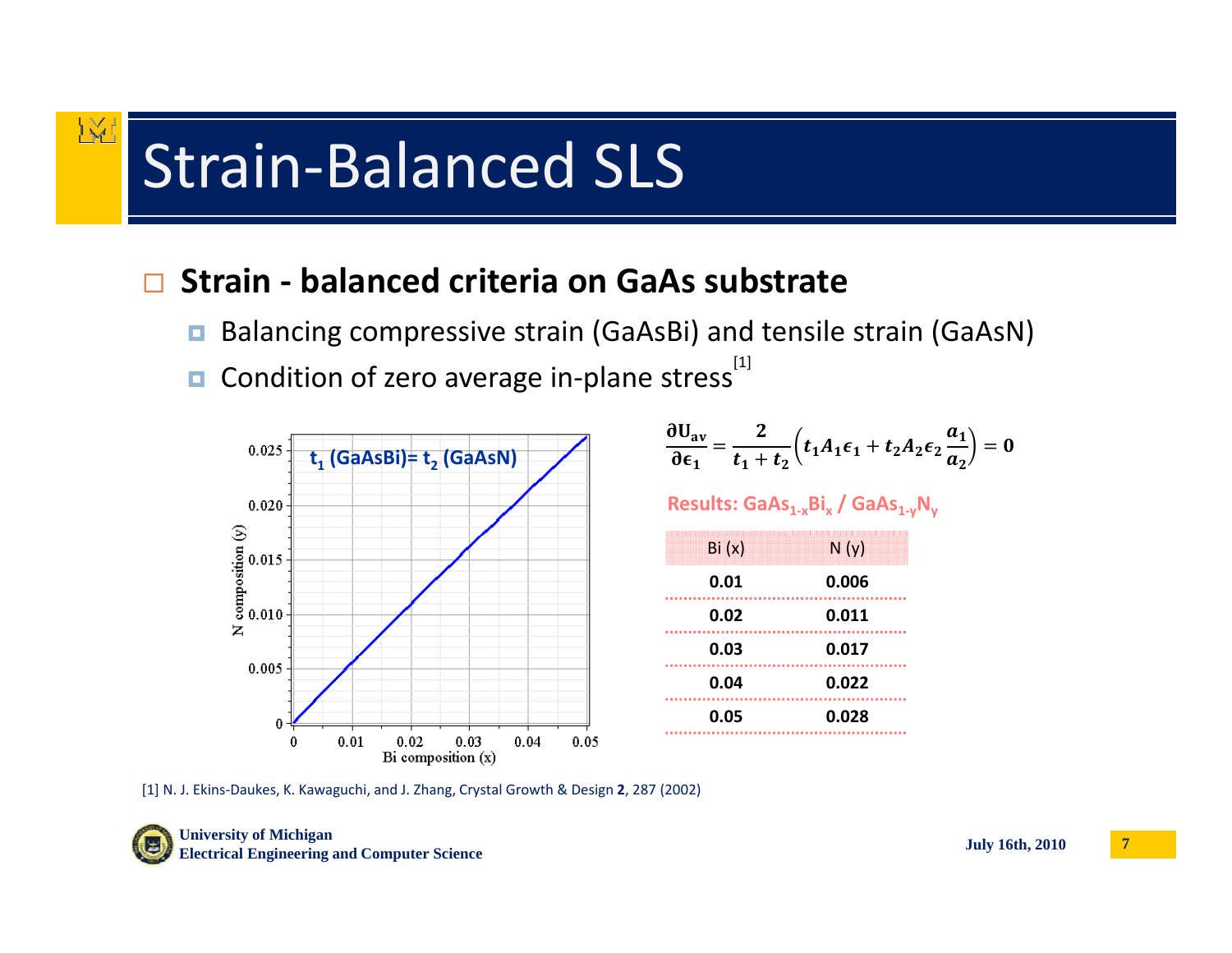### 区 Strain‐Balanced SLS

### $\Box$ **Critical thickness of GaAsBi and GaAsN on GaAs substrate**



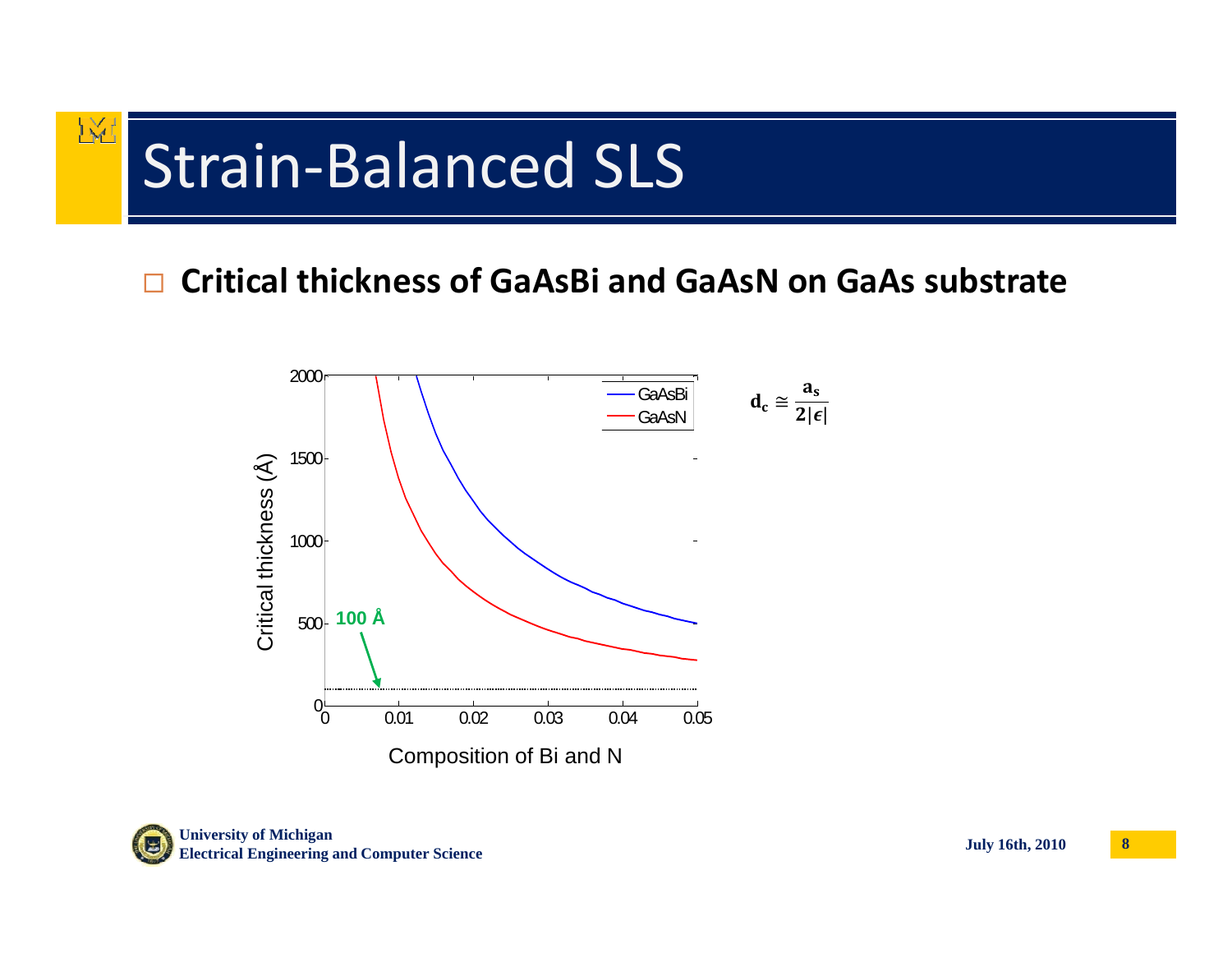## Band alignment – Bi, N alloys



[2] K. Alberi, J. Wu, W. Walukiewicz, K. M. Yu, O. D. Dubon, S. P. Watkins, C. X. Wang, X. Liu, Y. –J. Cho, and J. Furdyna, Phys. Rev. B. 75, 45203 (2007) [3] W. Shan, W. Walukiewicz, K. M. Yu, J. W. Ager III, E. E. Haller, J. F. Geisz, D. J. Friedman, J. M. Olson, S. R. Kurtz, H. P. Xin, and C. W. Tu, Phys. Stat. Sol 223, 75 (2001)



**IXI** 

**July 16th, 2010 <sup>9</sup> University of Michigan Electrical Engineering and Computer Science**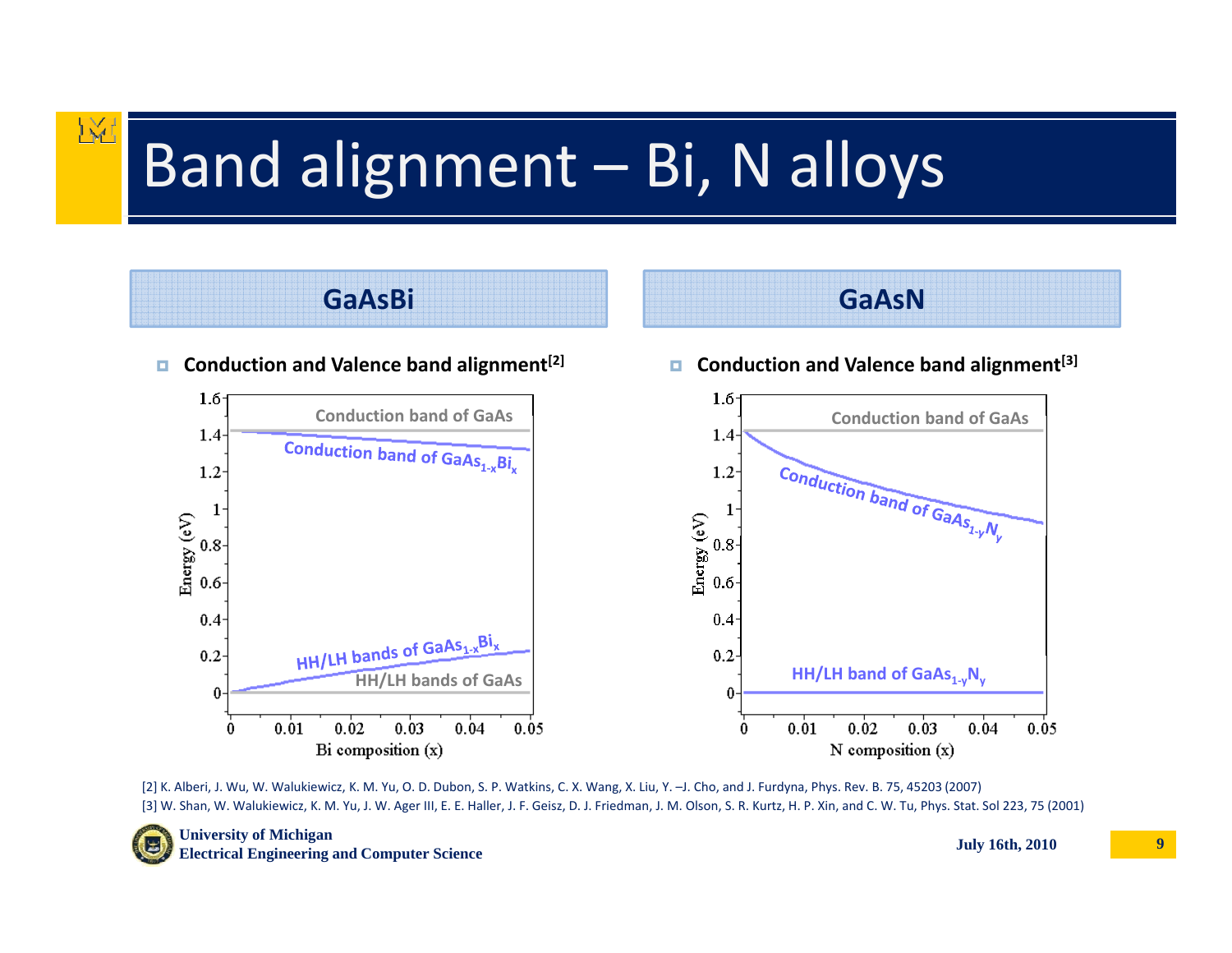### 风 Band alignment- Bi, N Alloys

 $\Box$  **General Band alignment of GaAs1‐<sup>x</sup>Bix (x=0~0.05) , GaAs1‐<sup>y</sup>Ny (y=0~0.05), and GaAs**

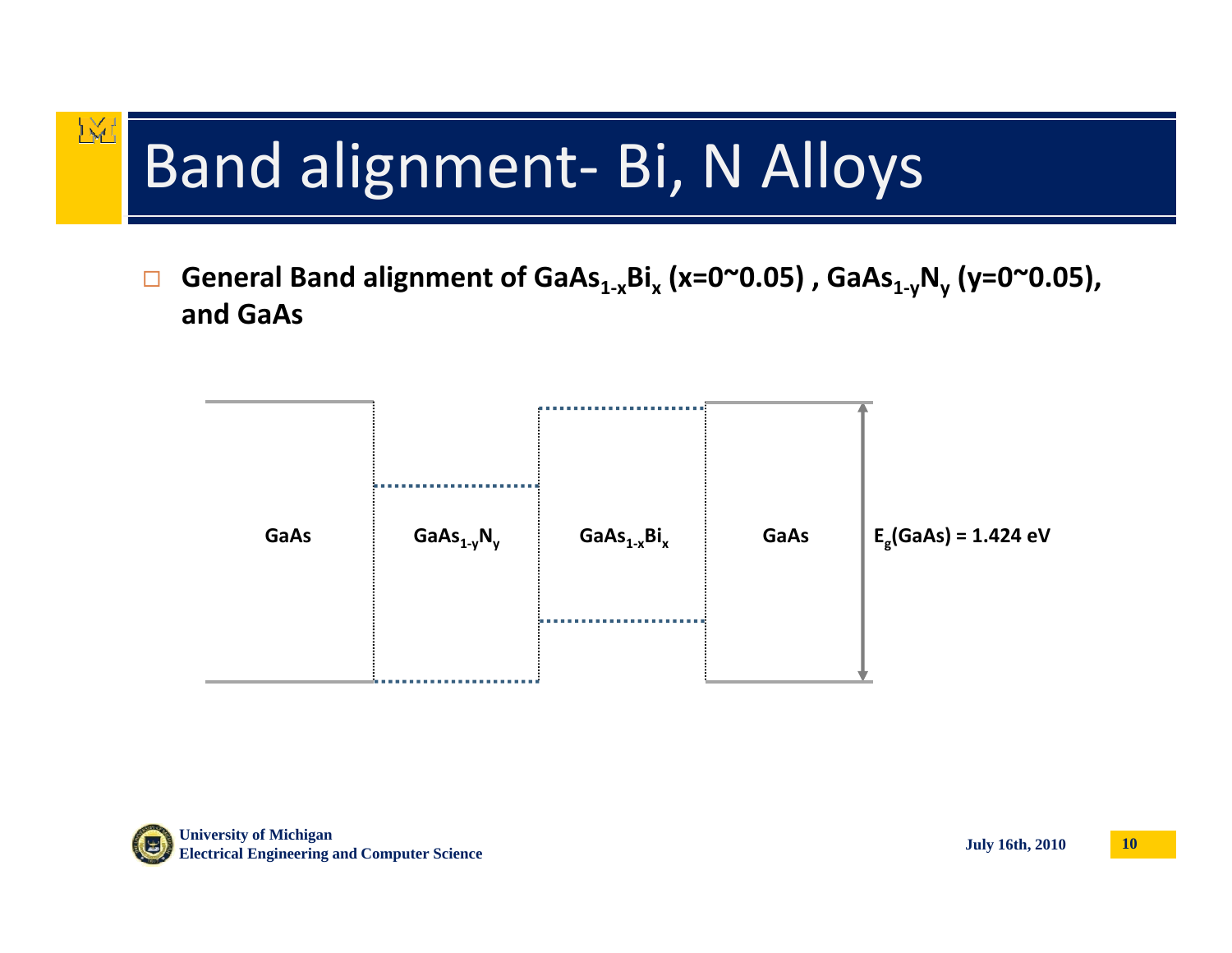## Band alignment ‐ Strain effect

#### $\Box$ **Strain effect on band alignment g**

**IXI** 

- П GaAsBi: Compressive strain / GaAsN: Tensile strain
- п Pseudomorphically grown on <sup>a</sup> (100)‐oriented substrate

 $\mathbf{E}_{\mathbf{C}-\mathbf{H}\mathbf{H}}(\mathbf{k}=\mathbf{0}) = \mathbf{E}_{\mathbf{g}} + a(\epsilon_{xx} + \epsilon_{yy} + \epsilon_{zz}) - (b/2)(\epsilon_{xx} + \epsilon_{yy} - 2\epsilon_{zz})$ 

 $\mathbf{E}_{\mathbf{C}-\mathbf{L}\mathbf{H}}(\mathbf{k}=\mathbf{0}) = \mathbf{E}_{\mathbf{g}} + a(\epsilon_{xx} + \epsilon_{yy} + \epsilon_{zz}) + (b/2)(\epsilon_{xx} + \epsilon_{yy} - 2\epsilon_{zz})$   $a = a_c - a_v$ 

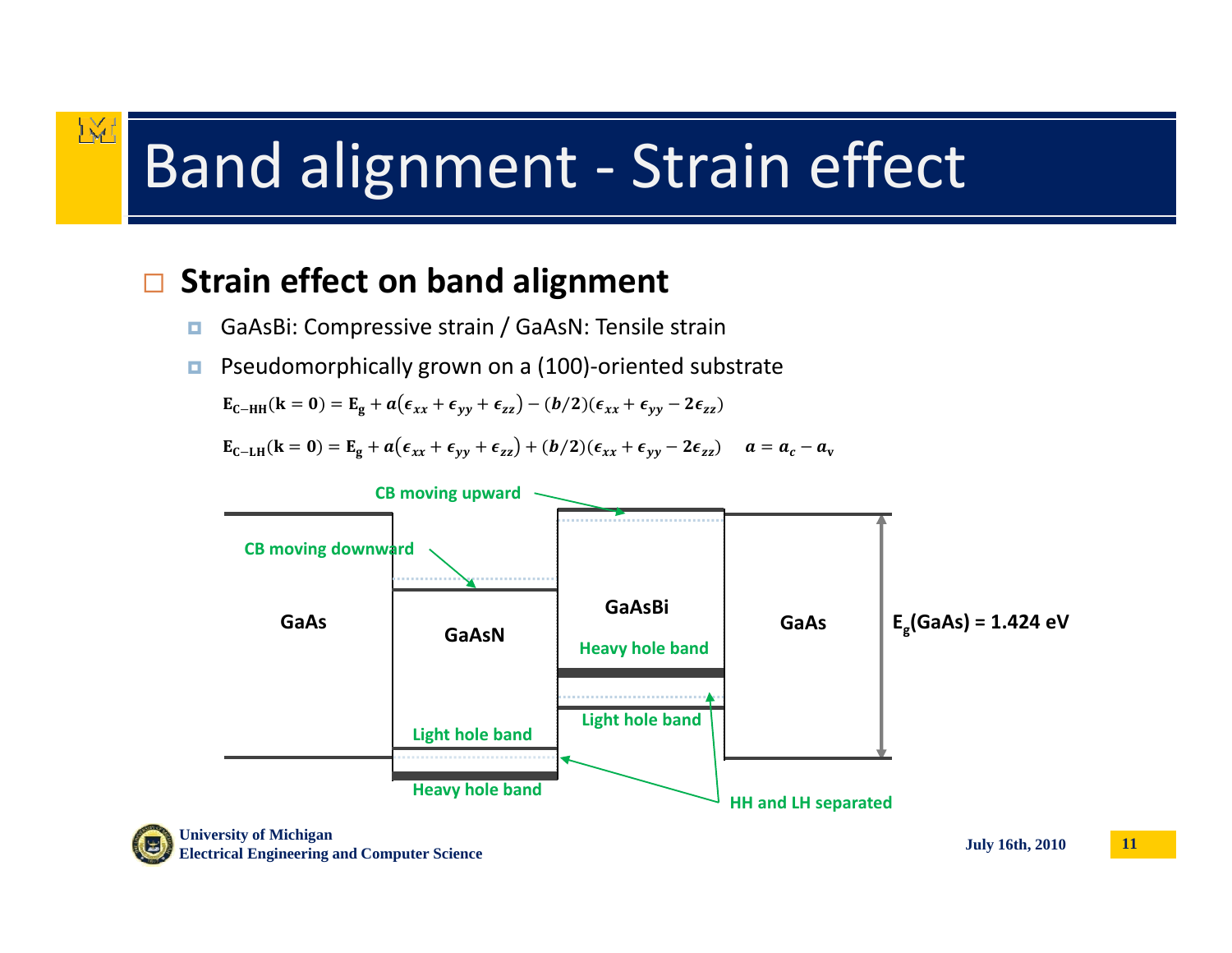# Electronic Structure Calculation

### $\Box$ **Coupled Schrödinger – Poisson Equation[4] <sup>p</sup> <sup>g</sup>**



### $\Box$ **Solving Schrödinger equation**

- $\Box$ Calculate subband structure in the superlattice
- $\Box$ Transfer matrix approach<sup>[5]</sup> used

[4] C. H. Fischer IV, Ph.D. dissertation. University of Michigan (2004) [5] E. Anemogiannis, E. N. Glytsis, and T. K. Gaylord, IEEE Journal of Quantum Electronics 29, 2731 (1993)



**IXE** 

**July 16th, 2010 University of Michigan Electrical Engineering and Computer Science <sup>12</sup>**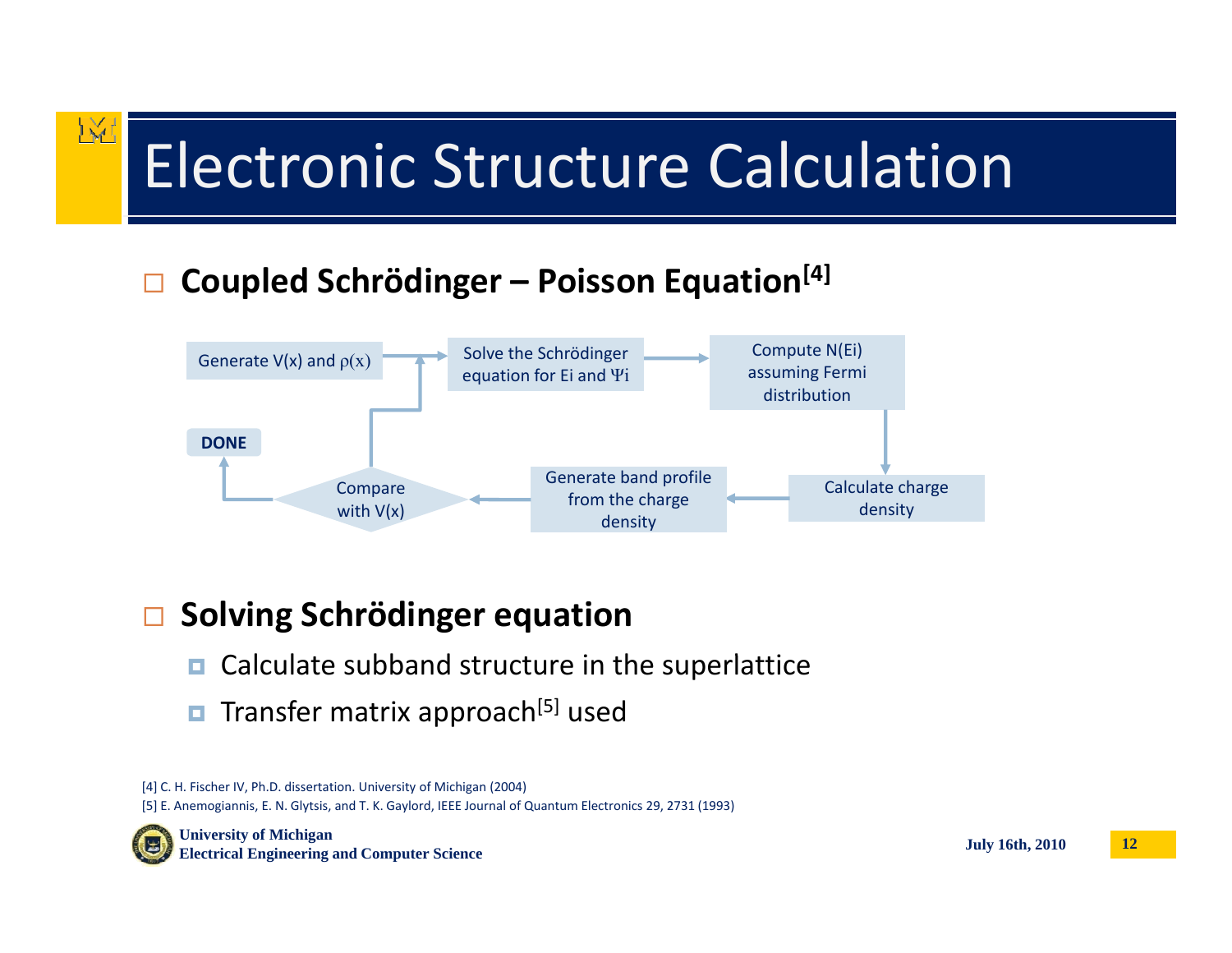## Miniband structure of SLS

区

### $\Box$ ■ Miniband of GaAs<sub>0.96</sub>Bi<sub>0.04</sub> / GaAs<sub>0.979</sub>N<sub>0.021</sub>

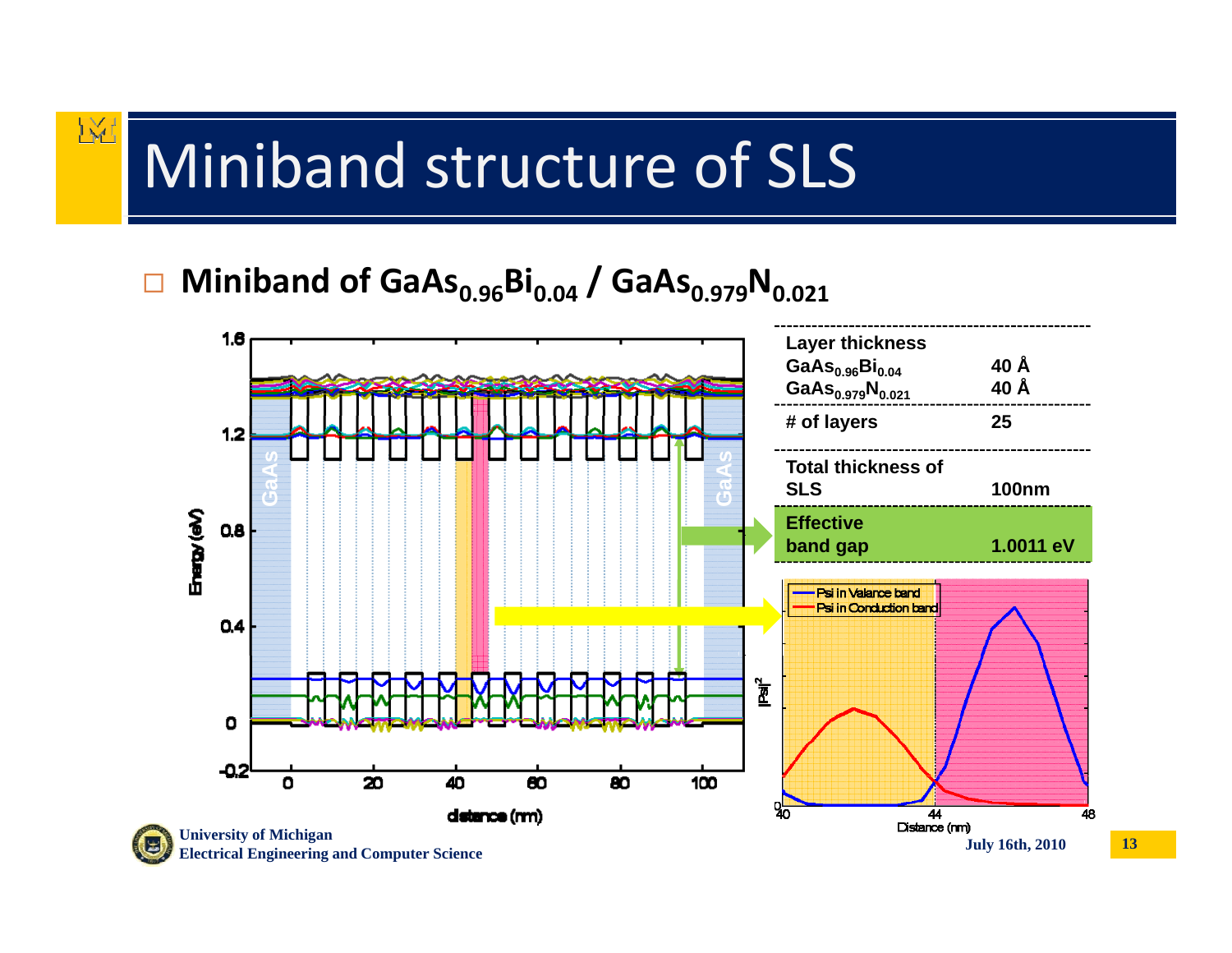### **IXI** Transition energy of SLS

### $\Box$ **□** Transition energy range for different Bi composition





**July 16th, 2010 University of Michigan Electrical Engineering and Computer Science <sup>14</sup>**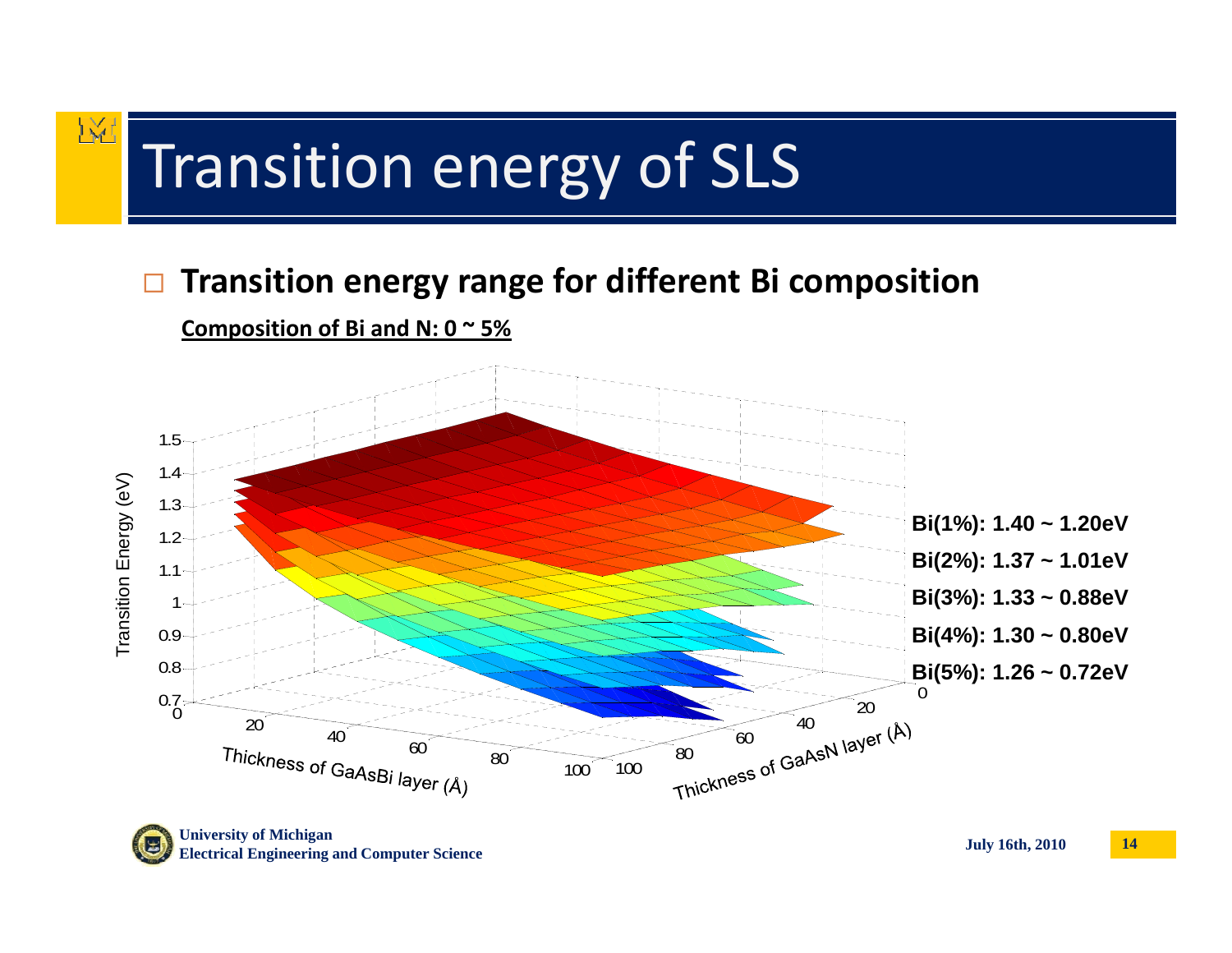# Transition energy of SLS

#### $\Box$ **□** Transition energy range for different Bi composition



Lattice Constant (Å)

**IXI**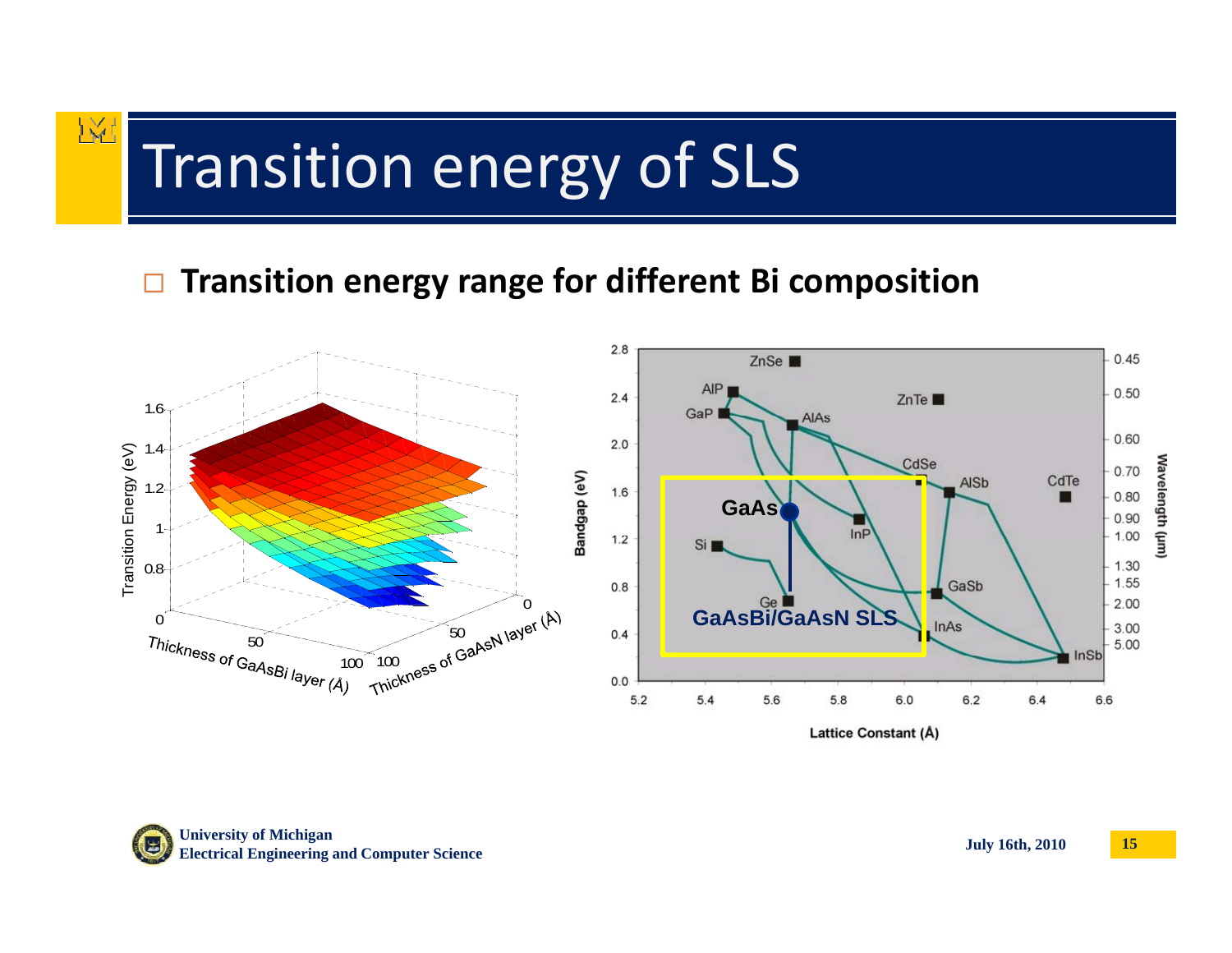# Results

区

 $\Box$  **Thickness of individual layer vs. transition energy with y gy different N and Bi composition (t1,GaAsBi <sup>=</sup> t2,GaAsN)**

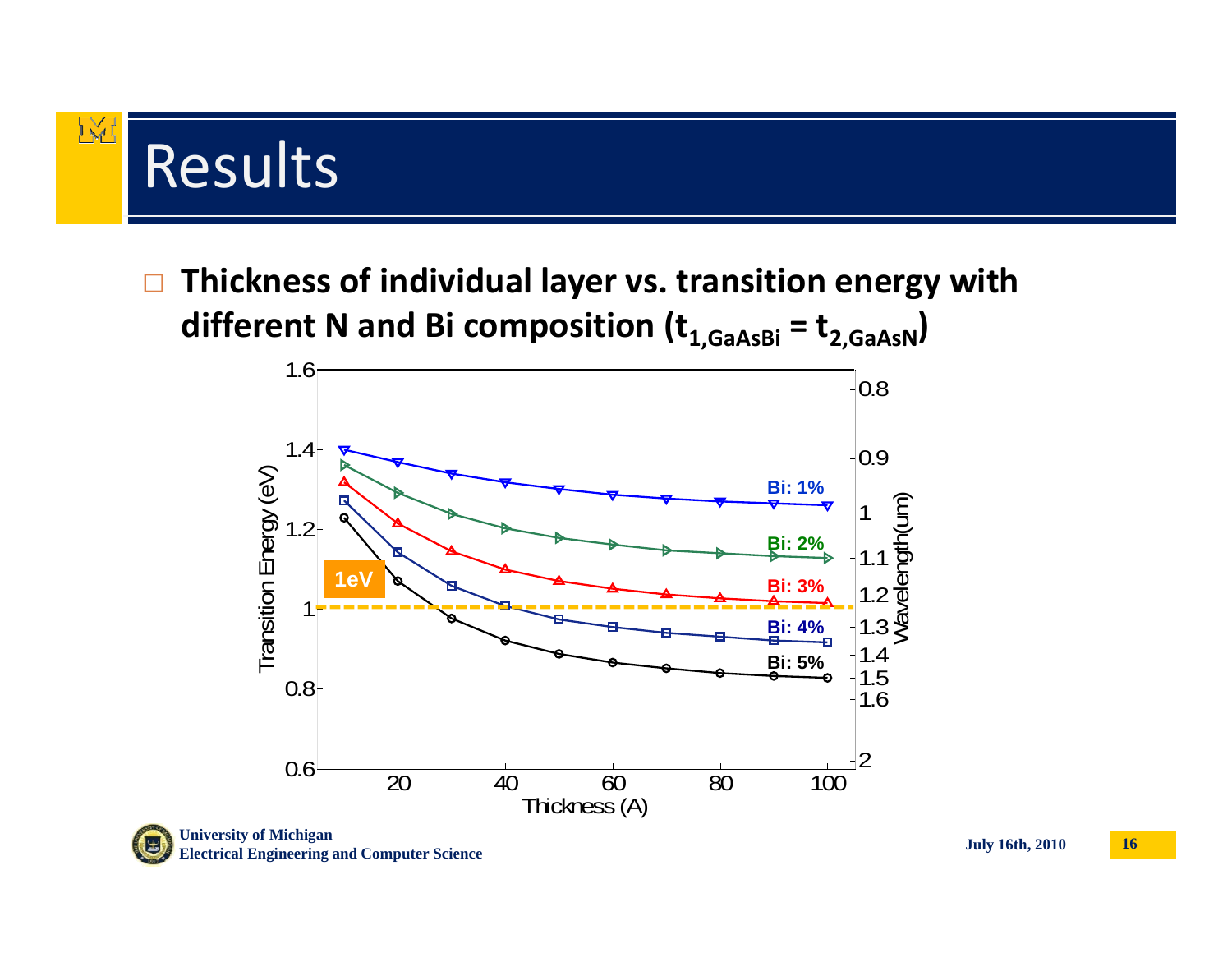# Future work

### $\Box$ **Carrier transport simulation**

- $\Box$ Tunneling probability
- $\Box$ Carrier scattering probability via Monte‐Carlo simulation
- $\Box$ Determine electron transport in vertical and lateral directions

### $\Box$ **Radiative transitions**

- **D** Wavefunction overlap
- $\Box$ Optical absorption/recombination lifetimes

### $\Box$ **Compare with experimental data**

- $\blacksquare$ Material parameters, band offsets, etc, used in simulation
- о Experimental SLS structures



**IXC**